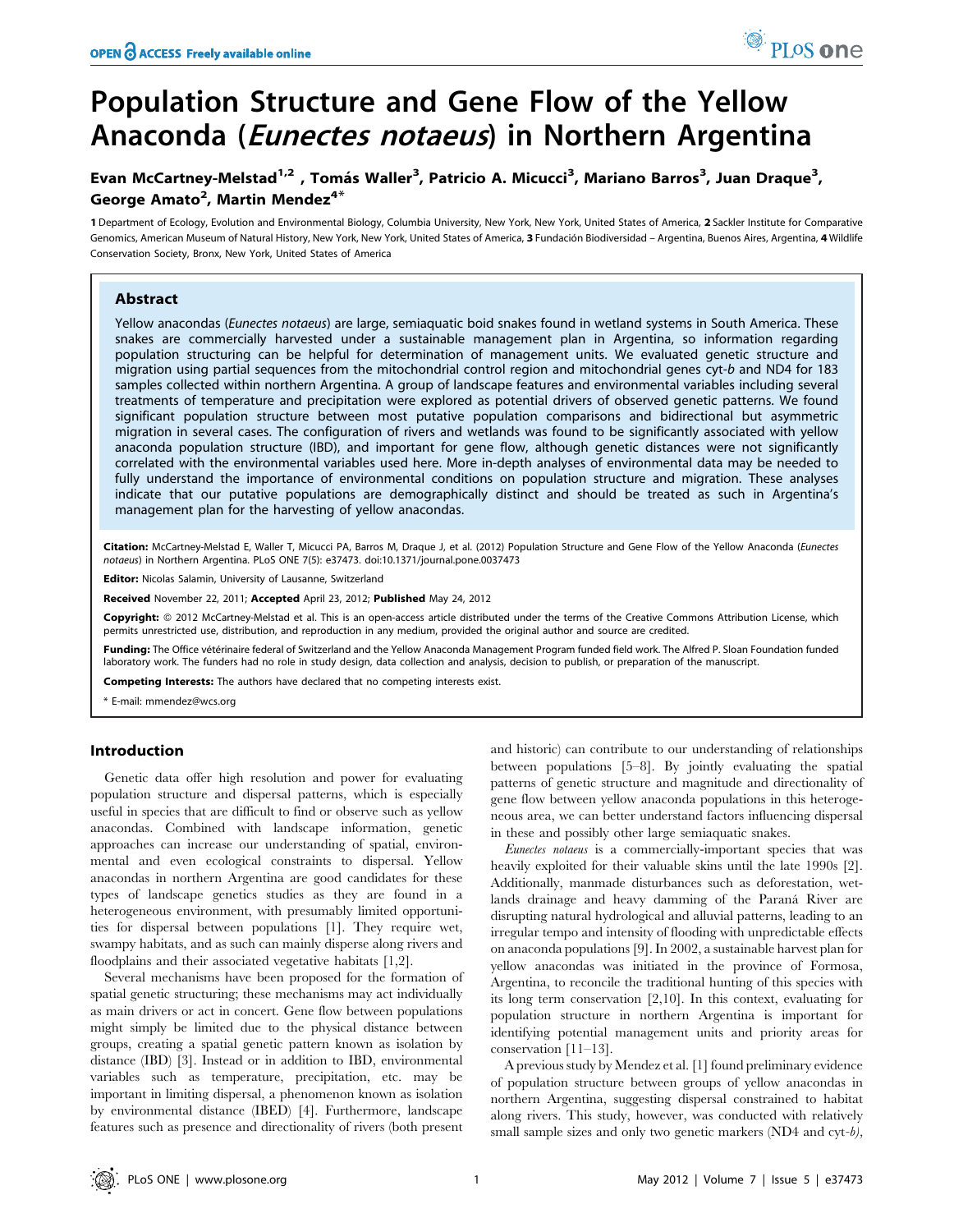with a resulting low degree of resolution. The current study aims to carry out a more detailed evaluation of population structure and connectivity in relation to presumably relevant habitat features, as well as estimating effective migration rates between anaconda groups in northern Argentina. Understanding the connections and movement between these populations will increase our knowledge about the species'ecology and demography and some of the environmental or ecological drivers of population structuring. This, in turn, will be helpful for the sustainable harvesting and management of yellow anacondas in Argentina [2].

# Materials and Methods

#### Habitat description

Yellow anacondas occur from the Pantanal region in Brazil and Bolivia, throughout Paraguay, to northeastern Argentina. Our study area encompasses the Argentinean portion of the species range, in the Formosa and Corrientes provinces (Figure 1). This region represents the southernmost part of the range of Eunectes notaeus, extending as far down as  $30^{\circ}$  S [10,14]. Most of the area is a poorlydrained flat plain where palm savannas, grasslands and forest patches form a matrix of wetlands and creeks that slowly drains into four major rivers: the Pilcomayo, Bermejo, Paraná, and Paraguay. Both the Pilcomayo and Bermejo rivers flow to the southeast, while the Paraguay flows to the south. The Paraná River flows west and forms a border between Argentina and Paraguay until it is joined by the Paraguay River, where it turns south (Figure 1).

In order to evaluate the genetic structure of yellow anacondas in our study area, we grouped sampling sites into five putative populations based on environmental factors. In defining our populations we considered extensive dry areas as barriers to dispersal of Eunectes notaeus and continuous wetland systems as areas where gene flow is not prevented other than by geographical distance. We also considered the different habitat types and wetland systems as possible isolating factors, as described below. The defined putative populations are Formosa N, Formosa PR, Formosa SE, Corrientes E and Corrientes W (Figure 1).

Highly suitable habitats for Eunectes notaeus exist in Formosa Province. Most of them are the palm and wetland savannas of the Humid Chaco ecoregion [2,15], the prevalent habitat types for populations Formosa SE and Formosa N. The putative population Formosa PR is found on the eastern limit of Formosa Province on the Paraguay River, an island and delta type ecosystem that is characterized by an extensive floodplain covered by riparian forests and oxbow lagoons [10,15]. To the west, the Pilcomayo River has been regressing into the Dry Chaco ecoregion [15] over the past several decades, forming a  $3,000 \text{ km}^2$  floodplain known as the Bañado la Estrella [10,16], which is located within population Formosa N. This highly seasonal marsh is characterized by the presence of palms mixed with dead forest patches covered by climbing vegetation, and is flooded during the local summer, after which it progressively dries out until ninety percent of the land is again visible [10].

The Paraguay River floodplain continues to the south into Corrientes province along the Paraná River and adjacent wetlands [15] but with average temperatures progressively descending along the latitudinal gradient. The putative population Corrientes W is found within these wetlands surrounding the Paraná River. In the interior sectors of the province of Corrientes there are several characteristic swamp systems that are located along the ancient beds (alluvial cone) of the Paraná River, before this river adopted its current position. These swamps, which contain the putative population Corrientes E, are locally known as Iberá ecoregion

[15], and are less seasonal and limnologically different with regard to most of the Humid Chaco and Paraná-Paraguay river wetlands.

Multiple possible mechanisms of isolation were considered in the assignment of our five putative populations. Generally, Formosa SE and Corrientes E are not strongly connected to the large river systems but are found in relatively isolated wetland systems that behave independently and are modulated by local rains. Within the riverine populations, Formosa N is an interconnected system of wetlands strongly influenced by the Pilcomayo River running down from the Andes. Formosa PR is closely associated with the Paraguay River that is mainly modulated by the Pantanal in Brazil, while Corrientes W receives the effects of both the Paraguay and Parana rivers. The difference in timing of flooding between these rivers may lead to temporal isolation of these habitat areas. Finally, Corrientes W occurs far downstream of the other populations at the southern edge of the species range, where significant stretches of unsuitable habitat between populations are expected to occur.

Yellow anacondas are abundant in these areas of northern Argentina, and are most easily found during winter when they emerge from water to bask [10]. Although elevation does not seem to be an important factor in the study area, as the entire region lies below 200 meters above sea level, the presence of dry sectors between wetlands are expected to significantly affect dispersal and gene flow in this semiaquatic species. However, short seasonal movements of a few hundred meters over dry areas between adjacent wetlands are common, particularly during the dry season (T. Waller, personal observation).

#### DNA extraction and amplification

Blood samples were obtained from 183 yellow anacondas from 36 sampling sites within Formosa Province and Corrientes Province (Fig 1) and exported under CITES permit numbers 22484, 22485, and 35566. Genomic DNA was extracted using the QIAamp Blood and Tissue kit (Qiagen, Hilden, Germany). Partial sequences of the mitochondrial genes  $cyt-b$  and ND4 were amplified and sequenced using primers and methods as described in Mendez et al. [1]. Because the mitochondrial control region has been duplicated in *Eunectes notaeus* [17], we designed primers to target and amplify only one of these regions for our analysis. Primers were designed with the forward primer (ENCR1F: GGTCCCCAAAACCAGAATTT) located 54 base pairs (bp) upstream of the control region within tRNA-proline, and the reverse primer (ENCR1R: AGGGGCTCCACCTTGACTA) 691 bp downstream within the control region. A single control region was then amplified using the following thermal profile: preliminary denaturation for 3 minutes at  $94^{\circ}$ C followed by 40 amplification cycles consisting of 30 seconds of denaturation at  $94^{\circ}$ C, 1 minute of annealing at  $56^{\circ}$ C, and one minute of elongation at  $72^{\circ}$ C, with a final extension period of 5 minutes at  $72^{\circ}$ C. Sequencing was carried out on an ABI  $3730\times1$  using Big Dye terminator (Applied Biosystems, Foster City, CA).

#### Data analysis

Sequences were aligned using ClustalW in MEGA 5.03 with a gap opening penalty of 15, a gap extension penalty of 6.66, and a transition weight of 0.5 [18,19] and concatenated using Sequence Matrix 1.7.8 [20]. DNAsp 5.10.01 [21] was used to define haplotypes and also to evaluate genetic diversity by calculating haplotype diversity and nucleotide diversity [22] of the fullyconcatenated sequences.

We first visualized the overall structure of the genetic data and potential spatial patterns of genetic diversity through the construction of haplotype networks. We used networks to visualize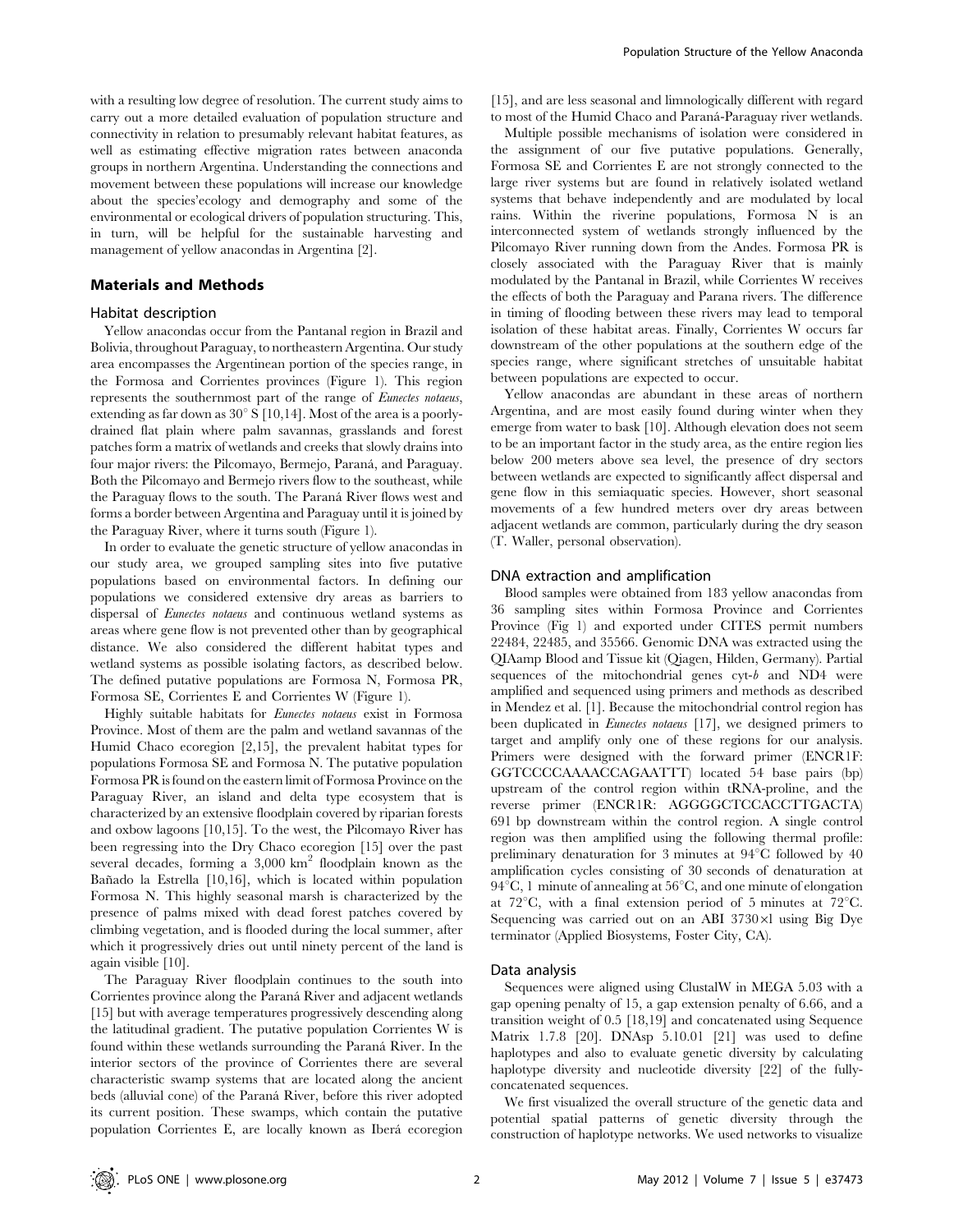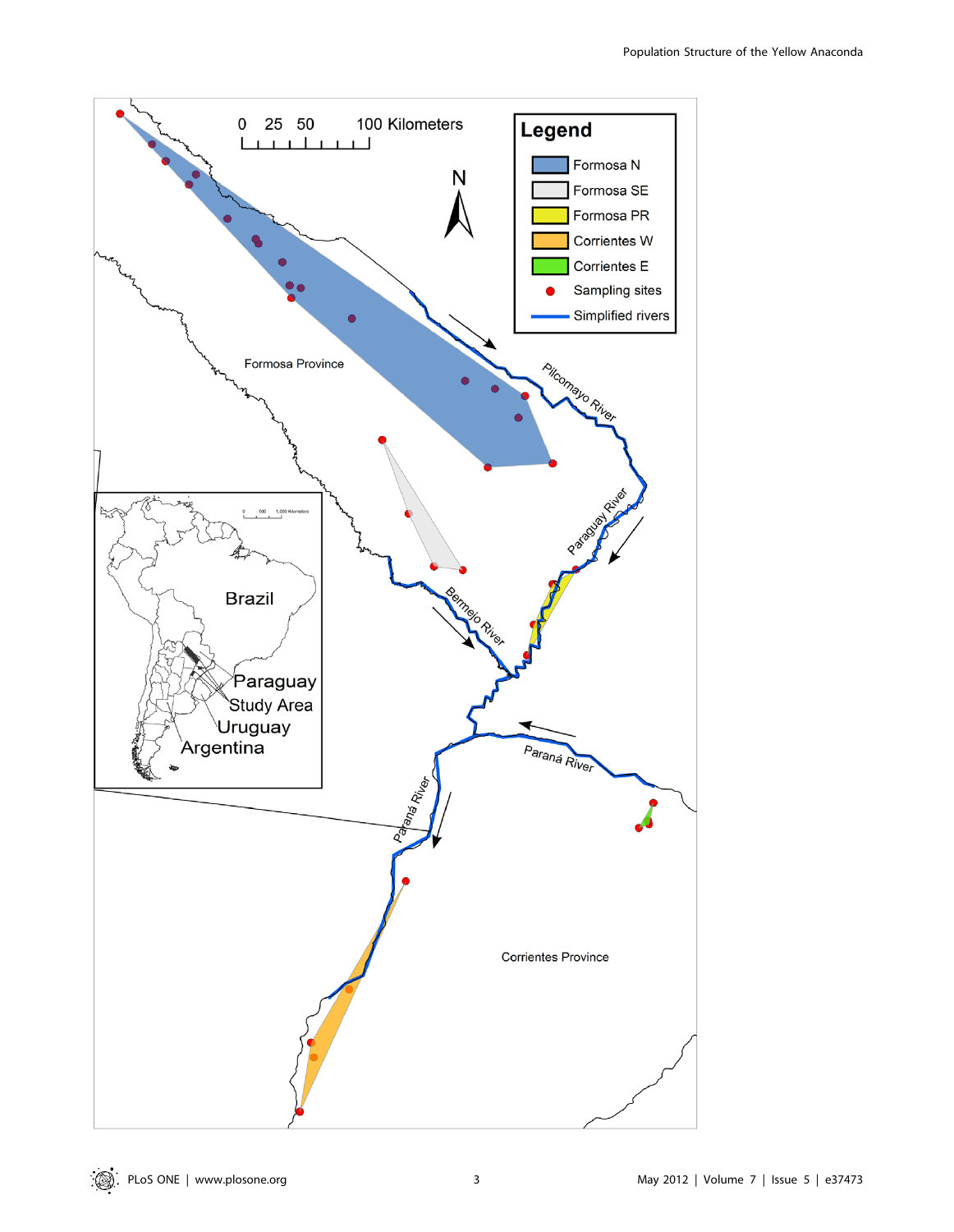Figure 1. Map of study area and putative populations. Study area and distribution of sampling sites with putative population assignments shown as colored polygons. Arrows represent directionality of flow of adjacent river. Map projection: UTM Zone 21S, WGS 1984, Central Meridian:  $-57.000$ , Latitude of Origin: 0.000. doi:10.1371/journal.pone.0037473.g001

such relationships as they are more appropriate than trees at depicting data in which ancestral haplotypes are still present [23,24]. Median-joining networks [25] were created using the software Network 4.6.0.0 (www.fluxusengineering.com).

We evaluated genetic structuring between our putative populations by computing the pairwise fixation indices Fst (using haplotype frequencies) [26] and  $\Phi_{st}$  (using pairwise differences between haplotypes) [27] in Arlequin v3.5.1.2 [28]. Fixation indices were tested for significance using 10,000 permutations of the data. We further evaluated structure using the exact test of population differentiation [29,30] in Arlequin with one million steps in the Markov chain and 100,000 dememorization steps. We did not apply a correction for multiple tests to significance levels [31,32].

We were particularly interested in the potential mechanisms that may cause the observed genetic structure and gene flow. As a first approach to this question, we evaluated the importance of a suite of spatial and environmental variables to the observed genetic patterns. We evaluated the plausibility of a pattern of IBD for the arrangement of populations in our study using a regression of standardized fixation index (i.e.  $F_{st}/(1-F_{st})$  and  $\Phi_{st}/(1-\Phi_{st})$ ) on geographic distance [33]. First, polygons were drawn to represent putative populations by connecting the fewest number of sampling sites that bounded all sites within the populations, and centroids of the polygons calculated in ArcMap 9.3.1 (ESRI). Geographic distances between populations were first calculated as straight-line distance between centroids. Alternatively, along-river distance was calculated as the shortest distance from centroid to a major river, and following a simplified river path to the next centroid. For tests of IBD, straight-line distance was log transformed while alongriver distance was treated as a linear habitat and untransformed, as suggested by Rousset [33]. Regression analyses and Mantel tests [34] were performed using 100,000 randomizations of the data in the program Isolation by Distance 1.52 [35]. We also evaluated the plausibility of patterns of IBED, where some environmental variables would better explain the genetic distance patterns [4]. Worldclim data (1 km resolution) [36] was used to represent the following suite of relevant climatic variables: average monthly precipitation, driest month average precipitation, whole-year mean temperature, coldest-month mean temperature, and coldest three months mean minimum temperature. These environmental variables were tested for correlation to genetic distances between populations while controlling for the effect of spatial distance by conducting partial Mantel tests [37] with 100,000 randomizations in Isolation by Distance 1.52.

To complement this approach, we evaluated the possibility of asymmetric gene flow in the study area, as this information may enhance our understanding of the relative roles of the rivers and associated areas in mediating gene flow for this species. We estimated asymmetric migration rates using the maximum likelihood procedures implemented in the software MIGRATE [38]. MIGRATE provides estimates of M (m/ $\mu$ ) and  $\theta$  (2N<sub>e</sub> $\mu$ ) where m is the immigration rate,  $\mu$  the mutation rate, and  $N_e$  the effective population size. The product  $\theta$  M results in the number of immigrants per generation  $2N_{e}$ m. We adopted a migration matrix model allowing for asymmetric migration rates between populations and variable subpopulation sizes. Our migration model prevented gene flow between populations Formosa N and Corrientes E or Corrientes W, since Formosa PR is a steppingstone between them. We ran five replicates of a Markov chain

scheme to produce initial values for our parameter estimation. Here, our data was tested with default starting values for the population size and M parameters, in 5 independent runs of the Markov chain scheme: 20 short chains (dememorization: 10,000 genealogies, recorded genealogies: 2500, sampling increment: 100), and 3 long chains (dememorization: 10,000 genealogies, recorded genealogies: 25,000, sampling increment: 100). Using as initial parameters the consistent resulting values from these five initial runs, we launched three series of longer Markov chain schemes to estimate our parameters of interest. In the first series (s1), we launched in parallel 10 runs with 10 independent replicates each of the following Markov chain scheme: 15 short chains (dememorization: 10,000 genealogies, recorded genealogies: 2500, sampling increment: 100), and 5 long chains (dememorization: 10,000 genealogies, recorded genealogies: 25,000, sampling increment: 100). The second series (s2) was a run consisting of 100 independent replicates of the same Markov chain scheme and starting parameter set. The third series (s3) was another run with 100 replicates of the same Markov chain scheme and increased starting M values (all initial M values multiplied by 100), to ensure a wider exploration of the parameter space.

For the first series we report the average results of the 10 individual runs and the frequency of runs that resulted in non-zero M values, to illustrate the relative importance of individual runs. For the second and third series we simply report the resulting final matrices, each with the likelihood-weighted mean pairwise population size and bidirectional M values for each of their 100 replicates.

#### Results

A total of 627 bp for cyt-b and 622 bp for ND4 were sequenced for 181 individuals. Control region sequences of 652 bp were obtained for 143 individuals. Full three-gene concatenated sequences of 1,901 bp were assembled for 141 individuals. These sequences are available in GenBank under accession numbers JN967113- JN967617. Within these 141 individuals, a total of 54 segregating sites were found for a nucleotide diversity  $(\pi)$  of 0.00477, with 34 sites being parsimony informative. A total of 36 haplotypes were present yielding a haplotype diversity of  $0.853$  (SD =  $0.021$ ).

Median-joining networks show strong geographic patterns, with control region sequences offering increased resolution over the cytb/ND4 network, and the three-gene concatenated network showing the clearest overall geographic structuring (Figure 2). All networks show Formosa SE clustering with the two Corrientes populations, and Formosa N increasingly segregating from Formosa PR as more data is added. All putative populations contained unique haplotypes.

Fixation indices showed significant differentiation  $(p<0.05)$ between most putative populations (Table 1). Using the three-gene concatenated dataset, all pairwise Fst comparisons were significant except for Formosa SE to Corrientes E  $(p = 0.28938)$  and Formosa SE to Corrientes W ( $p = 0.35016$ ). Pairwise  $\Phi_{st}$  comparisons were all significant at the 0.05 significance level except for Formosa SE to Corrientes E  $(p = 0.66667)$ . The exact test of population differentiation [29] showed congruent results, with all pairwise comparisons exhibiting significant differentiation  $(p<0.05)$  except for Formosa SE to Corrientes E ( $p = 0.16095$ ) and Formosa SE to Corrientes W ( $p = 0.32102$ ).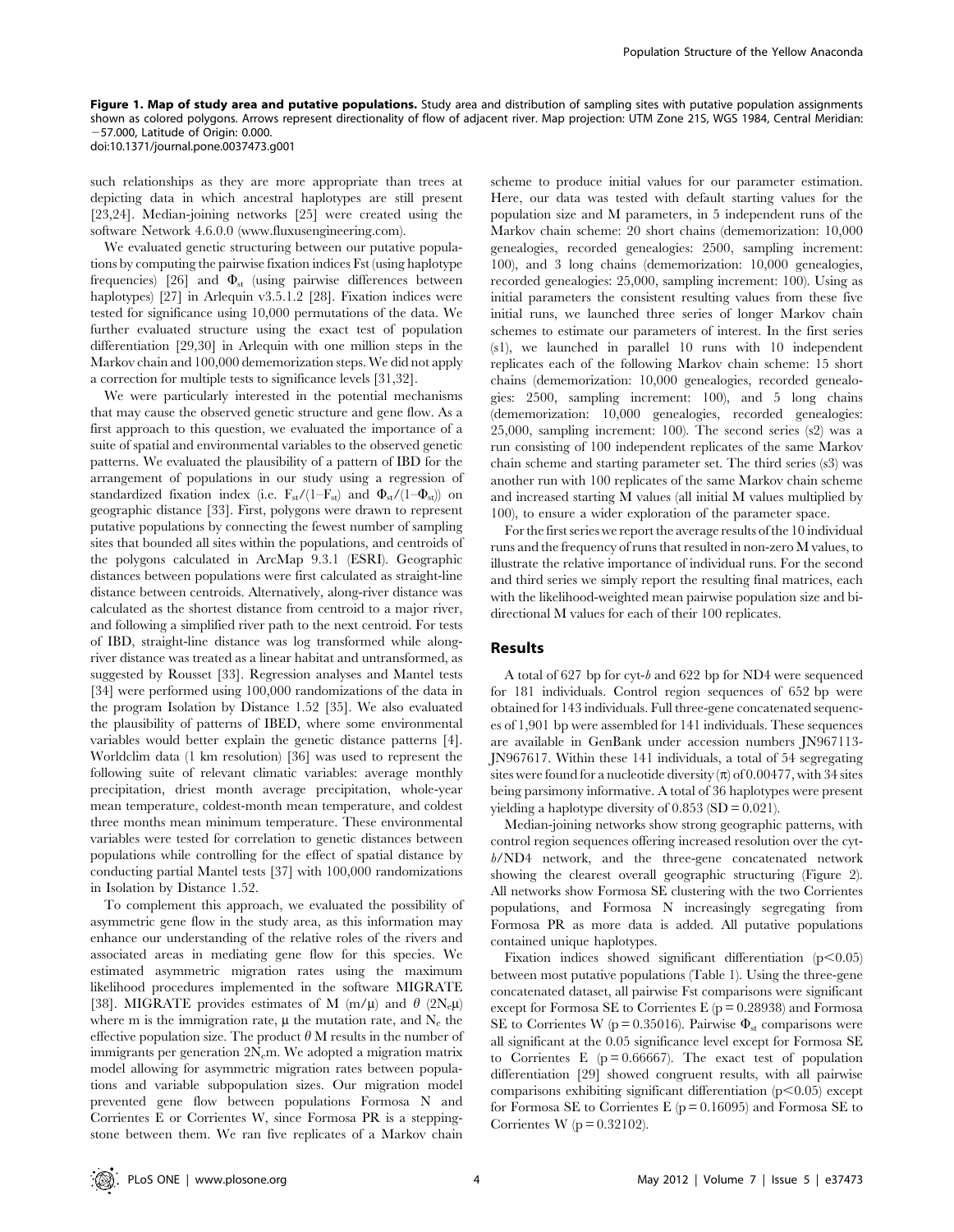

Figure 2. Median-joining haplotype networks. A) cyt-b and ND4 concatenated network with 181 individuals (1249 bp). B) control region network representing 143 individuals (652 bp). C) concatenated cyt-b, ND4, and control region median-joining network for 141 individuals (1,901 bp). Distances between haplotypes are proportional to number of mutations and are measured from the edge of each circle for all networks. Size of circle indicates relative abundance of haplotype. doi:10.1371/journal.pone.0037473.g002

Tests for IBD were significant  $(p<0.05)$  when measuring geographic distance between putative populations along rivers, and not significant  $(p>0.05)$  when measuring straight-line distance between putative populations, for both genetic distance measures (Table 2). Our environmental data did not yield significant results in a partial Mantel test for IBED: differences between populations in average monthly precipitation, driest-month average precipitation, whole-year mean temperature, coldest-month mean temperature, and coldest three months mean minimum temperature were not significantly correlated with either measure of genetic distance when controlling for geographical distance  $(p>0.05)$  (Table 2).

All three series of MIGRATE runs produced consistent results that indicate asymmetric gene flow in the study area (Table 3). Within the first series 8 of the 10 runs were identical qualitatively and only showed differences in the magnitude of M and  $\theta$ ; the remaining 2 runs showed some qualitative differences as well. The second and third series were almost identical qualitatively, with the third series displaying two additional non-zero pairwise M values as a result of the larger initial parameters. Specifically, all three series produced the following agreeing results: positive and relatively large values of gene flow from Formosa PR to Formosa N (with little gene flow in the opposite direction), from Formosa SE to Corrientes E, from Corrientes E to Formosa PR, and from Corrientes W to Formosa SE. The third series also produced positive gene flow to Corrientes W from Formosa PR and from Formosa SE, and smaller gene flow from Formosa SE to Formosa PR. Finally, the two non-identical runs in the first series produced five additional cases of very small gene flow (about 10% of the other values), all of which were single occurrences (frequency of 1).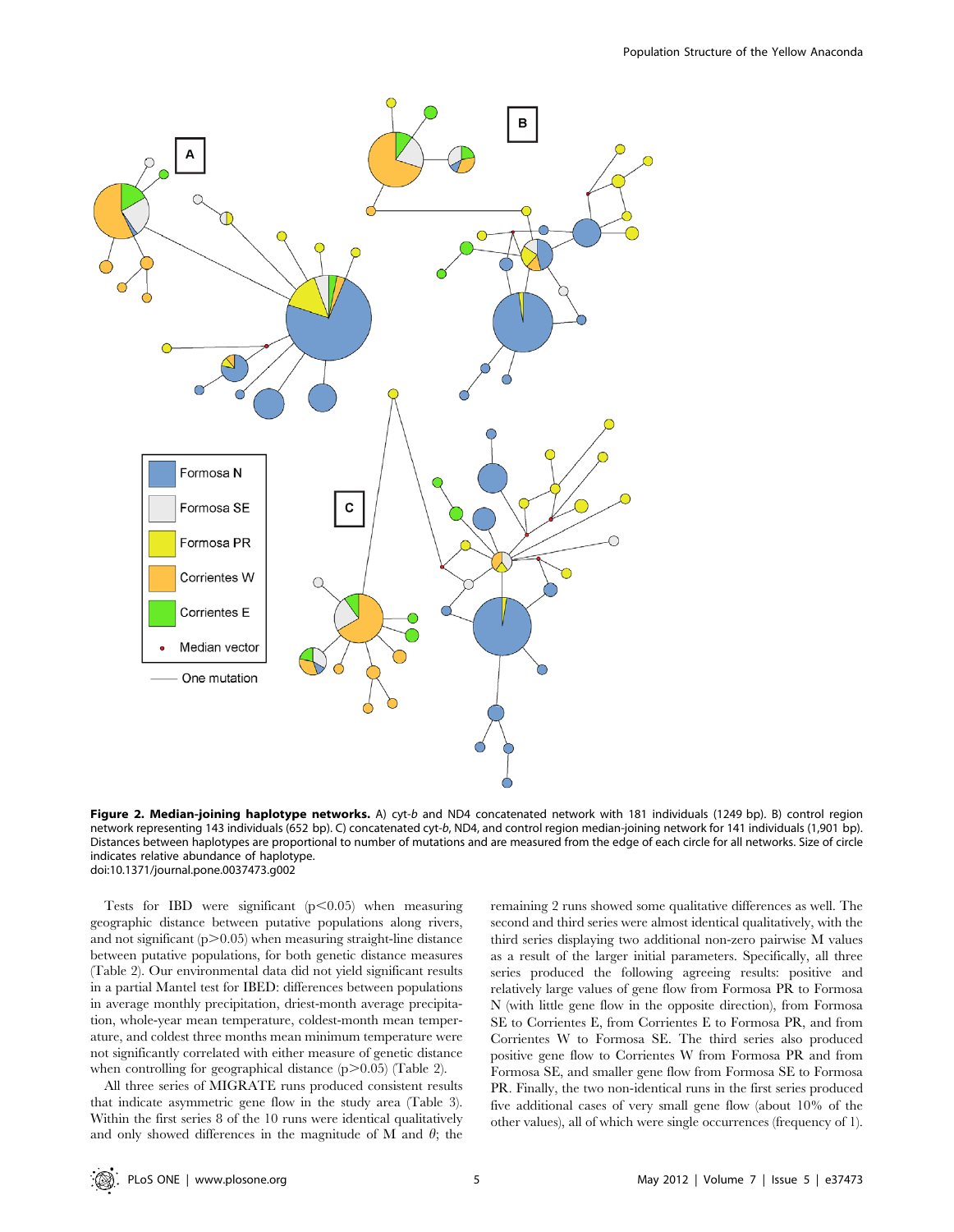Table 1. Pairwise fixation index results.

| <b>Pairwise</b><br>comparison | Fst     | <b>Fst</b><br>p value | Фst        | Фst<br>p value | <b>ETPD</b><br>p value |
|-------------------------------|---------|-----------------------|------------|----------------|------------------------|
| <b>CE to CW</b>               | 0.09809 | 0.01841               | 0.12490    | 0.01683        | 0.01134                |
| <b>CE to FN</b>               | 0.28053 | 0.00000               | 0.74191    | 0.00000        | 0.00000                |
| <b>CE to FPR</b>              | 0.06003 | 0.00020               | 0.54024    | 0.00010        | 0.01325                |
| <b>CE to FSE</b>              | 0.01401 | 0.28938               | $-0.05158$ | 0.66667        | 0.16095                |
| CW to FN                      | 0.38731 | 0.00000               | 0.84638    | 0.00000        | 0.00000                |
| <b>CW to FPR</b>              | 0.22630 | 0.00100               | 0.78497    | 0.00000        | 0.00000                |
| <b>CW to FSE</b>              | 0.00110 | 0.35016               | 0.10508    | 0.03356        | 0.32102                |
| <b>FN to FPR</b>              | 0.19574 | 0.00010               | 0.23406    | 0.00000        | 0.00000                |
| <b>FN to FSE</b>              | 0.32692 | 0.00000               | 0.72053    | 0.00000        | 0.00000                |
| <b>FPR to FSE</b>             | 0.11850 | 0.00356               | 0.52530    | 0.00000        | 0.00185                |

doi:10.1371/journal.pone.0037473.t001

#### **Discussion**

Our analysis revealed clear evidence of spatial structure of yellow anacondas in the study area. Interestingly, as we detail below, such structure cannot be fully explained by simple spatial patterns but rather by a combination of spatial, environmental, and ecological factors.

Most putative population comparisons showed very strong population structuring, which is likely a result of the relative autonomy of the different wetland systems in our study area and also the absence of suitable habitat between populations throughout the wide latitudinal gradient they occupy. Comparisons of genetic structuring with other large semiaquatic snakes are difficult due to lack of published genetic studies in large snakes. Lower levels of population structuring were found in studies of the closelyrelated Argentine boa constrictor, Boa constrictor occidentalis [39,40], where the authors also found evidence for sex-biased dispersal. This is an interesting comparison as the boa constrictor prefers dry forests and is not limited to riverine habitat, therefore allowing us to evaluate opposite landscape and environmental constraints to dispersal [40,41]. In that case, the authors found that loss of landscape connectivity in the form of degraded habitat between suitable forest patches led to lower levels of gene flow between populations [40]. Though it is smaller than Eunectes notaeus, the northern water snake (Nerodia sipedon sipedon) from Ontario, Canada has shown evidence of population structure between populations much closer together than those in our analysis (less than 2 km apart), and dry areas were found to greatly reduce capacity for dispersal for this aquatic snake [42]. In contrast, Meister et. al [43] found no evidence of genetic structuring in wetland-associated populations of grass snakes (Natrix natrix) over a 90 km<sup>2</sup> area of habitat highly fragmented by agriculture. Dispersal capabilities are slightly better understood for large snakes, as there have been several ecological studies done. For instance, Rivas et. al discovered that large female green anacondas (Eunectes murinus) move very little, and large individuals typically move less than 20– 30 m for several weeks after feeding or during pregnancy [44].

The reliability of our analysis and observed patterns stem from the power of the data we analyzed. It is often suggested that adding individuals or genetic markers results in increased resolution of performed analyses (such as [45] and [46]), though few report this finding empirically (as in [47]). This idea is supported here, as increased sample sizes and additional genetic markers clearly improved the resolution over an earlier study on

| <b>Table 2.</b> Isolation by distance (IBD) and isolation by |  |
|--------------------------------------------------------------|--|
| environmental distance (IBED) results.                       |  |

|                                         | p<                  | z        | r          | $r^2$        |
|-----------------------------------------|---------------------|----------|------------|--------------|
| <b>Fst-straight-line distance</b>       | 0.24913<br>12.95211 |          | 0.294676   | 8.68E-02     |
| Mean monthly precipitation              | 0.3348              |          | 0.124373   |              |
| Driest month mean<br>precipitation      | 0.78528             |          | $-0.32945$ |              |
| Mean temperature                        | 0.25843             |          | 0.24056    |              |
| Mean temp. coldest month                | 0.41454             |          | 0.03262    |              |
| Mean min. temp. coldest three<br>months | 0.40795             |          | 0.044684   |              |
| phiST-straight-line distance            | 0.10798             | 95.86122 | 0.405585   | 1.64E-01     |
| Mean monthly precipitation              | 0.55068             |          | $-0.10928$ |              |
| Driest month mean<br>precipitation      | 0.89269             |          | $-0.43677$ |              |
| Mean temperature                        | 0.20096             |          | 0.344395   |              |
| Mean temperature coldest<br>month       | 0.34925             |          | 0.20288    |              |
| Mean min. temp. coldest three<br>months | 0.27414             |          | 0.235016   |              |
| Fst-along-river                         | 0.02481             | 1513839  | 0.801239   | $6.42E - 01$ |
| Mean monthly precipitation              | 0.28146             |          | 0.185364   |              |
| Driest month mean<br>precipitation      | 0.80767             |          | $-0.36982$ |              |
| Mean temperature                        | 0.26681             |          | 0.087927   |              |
| Mean temperature coldest<br>month       | 0.34944             |          | 0.057204   |              |
| Mean min. temp. coldest three<br>months | 0.23417             |          | 0.300156   |              |
| phiST-along-river                       | 0.01674             | 11172506 | 0.685424   | 4.70E-01     |
| Mean monthly precipitation              | 0.54487             |          | $-0.11218$ |              |
| Driest month mean<br>precipitation      | 0.8758              |          | $-0.391$   |              |
| Mean temperature                        | 0.2577              |          | 0.338462   |              |
| Mean temperature coldest<br>month       | 0.27554             |          | 0.332286   |              |
| Mean min. temp. coldest three<br>months | 0.08304             |          | 0.496369   |              |

doi:10.1371/journal.pone.0037473.t002

the same system [1]. This effect was also evident within the median-joining networks used in this study, as increased coverage of the mitochondrial genome, especially the inclusion of control region sequences, led to increased spatial resolution (Figure 2). This agrees with the concept that the mitochondrial control region diverges faster and provides greater resolution in phylogenetic and population genetic analyses of closely-related individuals than do other regions of the mitochondrial genome [45,48].

In parallel to the evident power of our analyses and resolution in our data, it is important to highlight the inherent limitations of genetic analyses focusing on matrilineal markers. Yellow anacondas exhibit a high degree of sexual size dimorphism, with females attaining weights approximately twice that of males [10]. This is relevant to our analysis as larger individuals (notably females) may not disperse as readily as smaller, more mobile individuals. In fact, direct evidence of males moving more than females while searching for mating partners has been observed in the congeneric green anaconda (Eunectes murinus) [44]. The limited mobility of large females is important, as they have the highest fecundity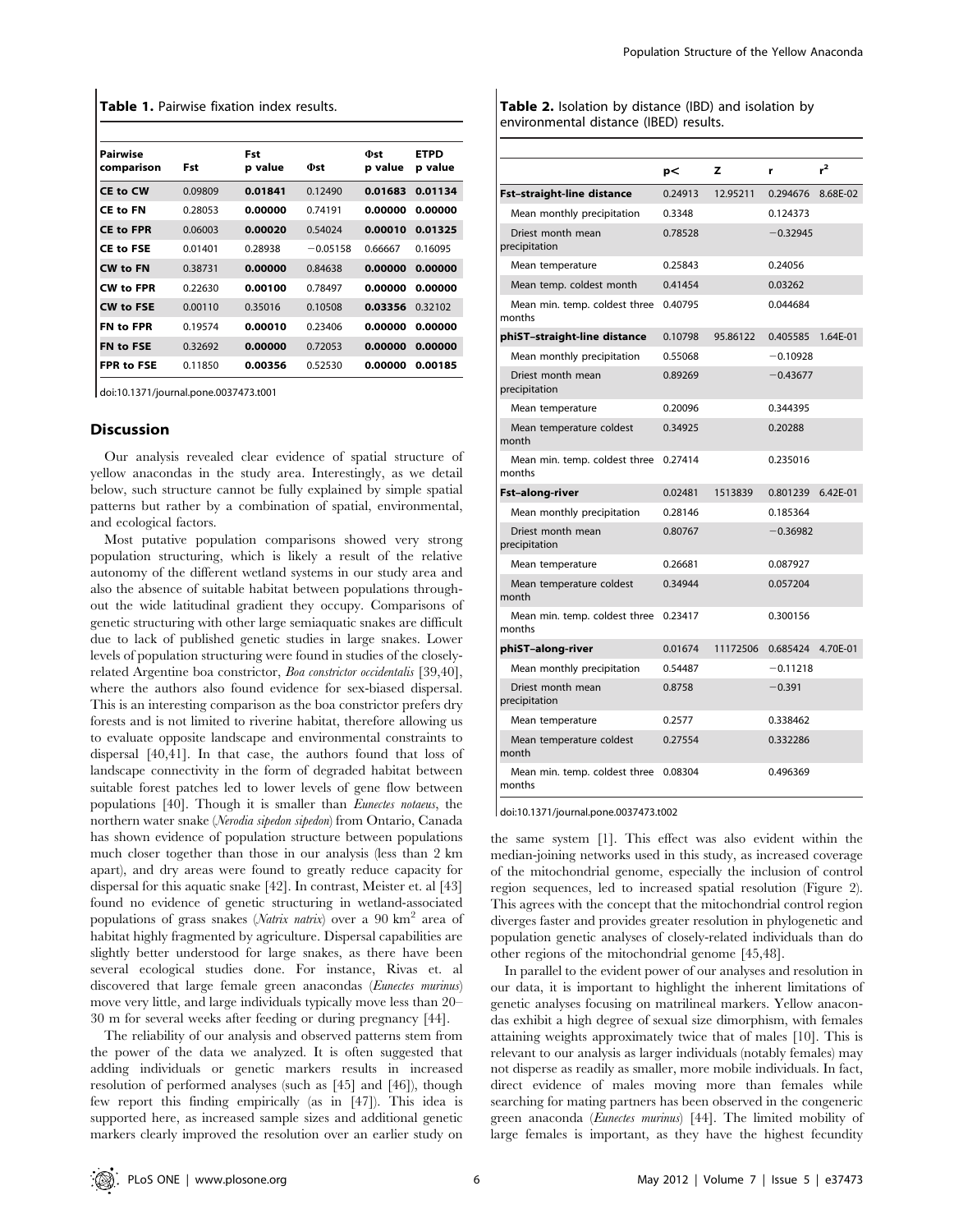#### Table 3. Results of migration analysis.

|            | <b>Corrientes E (CE)</b> |      |                                           | Corrientes W (CW) |                                                            |        | Formosa N (FN) |     |     | <b>Formosa PR (FPR)</b>                                          |     |                                                            | <b>Formosa SE (FSE)</b> |                  |                  |
|------------|--------------------------|------|-------------------------------------------|-------------------|------------------------------------------------------------|--------|----------------|-----|-----|------------------------------------------------------------------|-----|------------------------------------------------------------|-------------------------|------------------|------------------|
|            | s1                       | s2   | s3                                        | s1                | s2                                                         | s3     | s1             | s2  | s3  | s1                                                               | s2  | s3                                                         | s1                      | s2               | s3               |
| <b>CE</b>  | $\theta = 0.012$         |      | $\theta = 0.011$ $\theta = 0.006$ 0.0 (0) |                   | 0.0                                                        | 0.0    | 0.0(0)         | 0.0 | 0.0 | 24.6(1)0.0                                                       |     | 0.0                                                        | 266.4 (10) 104.1        |                  | 1690             |
| <b>CW</b>  | 0.0(0)                   | 0.0  | 0.0                                       |                   | $\theta = 0.010$ $\theta = 0.011$ $\theta = 0.008$ 0.0 (0) |        |                | 0.0 | 0.0 | 0.0(0)                                                           | 0.0 | 65.7                                                       | 5.2(1)                  | 0.0              | 175.4            |
| l FN.      | 0.0(0)                   | 0.0  | 0.0                                       | 0.0(0)            | 0.0                                                        | 0.0    |                |     |     | $\theta = 0.010$ $\theta = 0.008$ $\theta = 0.012$ 87.2 (7) 34.2 |     | 1140.0                                                     | 0.0(0)                  | 0.0              | 0.0              |
| <b>FPR</b> | 53.2(8)                  | 65.5 | 315.7                                     | 0.0(0)            | 0.0                                                        | 0.0    | 7.9(1)         | 0.0 | 0.0 |                                                                  |     | $\theta = 0.008$ $\theta = 0.008$ $\theta = 0.010$ 5.0 (1) |                         | 0.0              | 31.6             |
| <b>FSE</b> | 6.1(1)                   | 0.0  | 0.0                                       | 223.0 (9) 111.5   |                                                            | 1090.0 | 4.1(1)         | 0.0 | 0.0 | 15.4(2)                                                          | 0.0 | 0.0                                                        | $\theta = 0.012$        | $\theta = 0.004$ | $\theta = 0.011$ |

Chart is read starting from population in the top row towards the population in the leftmost column. s1: series 1, 10 runs with 10 replicates, number in parenthesis indicates number out of 10 runs that showed positive migration values. s2: series 2, 100 independent replicates s3: series 3, 100 independent replicates with initial M values multiplied by 100 Numbers on diagonal correspond to theta values (2Neµ).

doi:10.1371/journal.pone.0037473.t003

[10,49], and the mitochondrial DNA used in this analysis is maternally inherited. This indicates that the individuals of the species with the lowest mobility contribute the most to the populations and to our analysis. Because of this, and also because sex-biased dispersal has been observed in other snakes including Boa constrictor [39,50,51], additional analyses may be needed to fully understand demographic dispersal in this species. Addition of nuclear markers or Y-chromosome data could clarify the role of male dispersal in this system, and help us understand the full degree of gene flow occurring. If analysis of nuclear or Ychromosome data showed different results than those found in this study, then that could be evidence for sex-biased dispersal [52].

Although anacondas appear to be using rivers to disperse, they do not use them as channels to swim with the current. However, Eunectes notaeus requires habitat that is associated with rivers, like floodplains, and floating vegetation may influence their directionality of movement. Snakes move along the marshes abutting the rivers in both directions: upstream and downstream. As such, traditional methods of testing for IBD using straight-line distance between populations are inappropriate. By instead measuring linear distance along rivers we can better approximate the distance snakes must travel to reach other populations. Significant support for IBD using along-river distance, together with nonsignificant tests for IBD using Euclidean distance, indicates that rivers and their associated floodplains are important in the dispersal of this species. The environmental variables used in this study did not prove useful in predicting genetic distance between populations, as more complex and finer-scaled environmental variables are likely needed to accurately predict environmental isolation in this system. For instance, precipitation within the study area will be less important than presence or absence of riverine or flooded habitat. Variables and analyses that can give a better representation of suitable habitat will likely be more relevant in uncovering potential environmental isolation. Several options exist, such as predicting flooding with a digital elevation model and inundation simulation [53,54] or measuring "wetness" using NASA Landsat data and a Tasseled-Cap transformation [55]. Alternatively, more complex environmental niche modeling might be possible with suitable data and software such as Maxent [56,57], where the resulting fine-scale knowledge of suitable and unsuitable habitat for Eunectes notaeus would allow for additional approaches such as least-cost path [5,58] or circuit theory [59–61] analyses.

Confirming that riverine habitat is important to yellow anaconda dispersal allows us to focus on specific aspects of rivers that might be important to dispersal. Our gene flow analysis shows clear evidence of asymmetric gene flow, which indicates that the barriers to dispersal (or historical colonization opportunities) are

also asymmetric. Rivers are inherently directional in their flow, and this very likely contributes to the patterns of migration found here. Directional gene flow has previously been found in other snakes [50,62,63], suggesting that this could be a rather frequent pattern, especially in species whose habitat preference for riverine habitats is strong. For example, Dubey et al. [50] found support for asymmetric gene flow between several populations of Australian slaty-grey snake (Stegonotus cucullatus) from the riparian zone around the Adelaide River in the Northern Territory of Australia. Investigating more species exclusive to riverine habitat would help to reveal to what degree rivers drive asymmetric migration and gene flow.

Putting our analyses in light of the historical geomorphology of our study area and the natural history of our species allows a better understanding of the issues we sought to evaluate. Our MIGRATE analysis shows that gene flow occurs from Formosa PR to Formosa N, but not in the opposite direction. The strong directional gene flow likely reflects the colonization events of Formosa N. Specifically, it could be the result of the highly dynamic hydrological processes that established the La Estrella marshes several decades ago [10,16]. Until the 1960s the La Estrella marshes drained through rivers located in the neighboring country of Paraguay, when suddenly this marsh changed its position and activated most of the small creeks and rivers of the Argentine side located at what we call Formosa N. La Estrella marshlands waters currently flow from northwest to southeast through different wetlands and creeks to finally end in the Paraguay River. In this sense, the reactivation of this ''connection'' is relatively recent, estimated to have occurred less than 50 years, and our data reflects this colonization event from Formosa PR to Formosa N. The historical signature of colonization remains visible in the migration analysis, even with weak modern-day dispersal opposing it.

Gene flow was detected from Formosa PR to Corrientes W, and not in the reverse direction. The directionality and strong flow of the Paraguay and Paraná rivers probably aids in the dispersal of vegetation and anacondas in a southerly direction, though only a small degree of gene flow was detected, and was only found in the MIGRATE analysis with extremely high starting M values. This may indicate that the strength of river flow is not as important for dispersal as other factors such as presence of suitable habitat in the areas surrounding rivers (i.e. floodplains). A low degree of gene flow between populations is supported by strong and highly significant values for fixation indices between Formosa PR and Corrientes W. The population at Formosa PR is situated on the Paraguay River downstream of wetlands in Paraguay and Brazil, where yellow anacondas are also found. Therefore there may be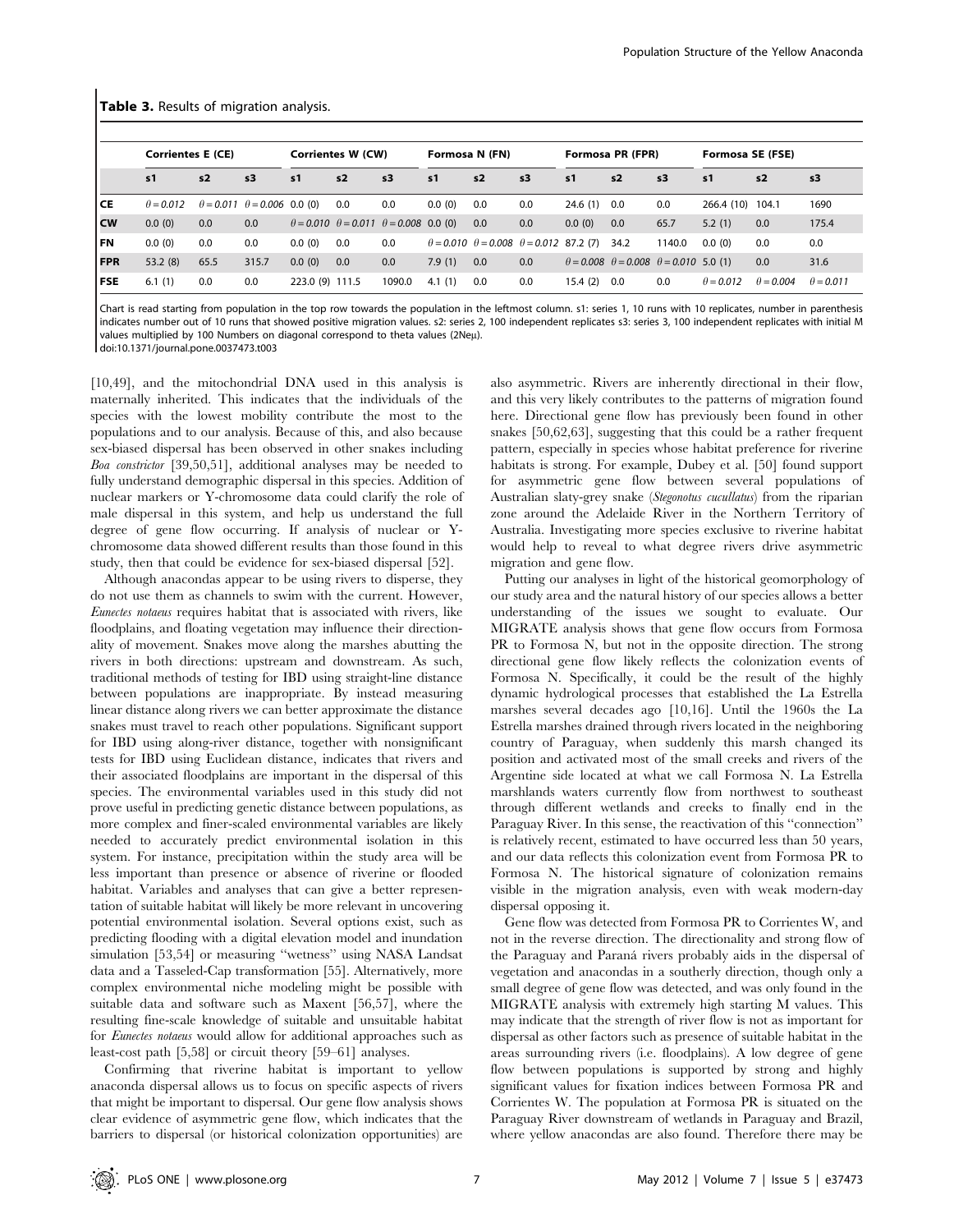some unaccounted for migration of unsampled populations into our system, also known as a ghost population [64,65]. If migration is occurring from Brazil and Paraguay to Argentina, any influence would be most obvious in the Formosa PR population, and could contribute to its significant differentiation between it and all other populations in our system.

Migration from Corrientes E individuals to Formosa PR may also dilute the effect of Formosa PR to Corrientes W migration. Strong and consistent gene flow was discovered from Corrientes E to Formosa PR, but little to no migration was found in the opposite direction. Corrientes E swamps and marshlands are located along the ancient alluvial cone of the Paraná River, and its waters slowly flow from east to west. This combined with continuous favorable habitat supports the possibility of directional migration between these two populations.

The patterns of gene flow between Formosa SE, Corrientes W, and Corrientes E are less intuitive. These three populations show that movement in this system is bidirectional but asymmetric. Migration was found from Formosa SE to Corrientes W and Corrientes E, and also from Corrientes W to Formosa SE. This appears to indicate strong upstream dispersal from Formosa SE to Corrientes E along the Paraná River and its ancient alluvial valley now covered with multiple swamp systems (with a much lower rate of gene flow in the opposite direction), and also upstream dispersal from Corrientes W to Formosa SE along the Paraná and Paraguay rivers and through the Paraguay River tributary streams. Since these populations are found relatively far away from their closest river, the observed patterns of gene flow could reflect a demographic history of connectivity by more extensive suitable habitat, rather than current gene flow. Small amounts of gene flow were also found from Formosa SE to Corrientes W, which follows the directionality of the Paraguay and Paraná rivers. Fixation indices support the presence of gene flow and lack of differentiation between these populations, as Fst values were nonsignificant for Formosa SE/Corrientes E and Formosa SE/Corrientes W.

Genetic analysis helps us delineate management units and augments our understanding of demographic processes, which is particularly valuable in species such as aquatic organisms, which are notoriously difficult to observe. Eunectes notaeus is currently being harvested under a sustainable management plan in a single wetland located within Formosa N [2] (Micucci, Waller, Draque,

#### References

- 1. Mendez M, Waller T, Micucci A, Alvarenga E, Morales JC (2007) Genetic population structure of the Yellow Anaconda (Eunectes notaeus) in northern Argentina: management implications. Henderson RW, Powel R, eds. editors. Biology of the Boas and Pythons. Eagle Mountain, Utah: Eagle Mountain Publishing, LC. pp 405–415.
- 2. Micucci PA, Waller T (2007) The Management of Yellow Anacondas (Eunectes notaeus) in Argentina: From Historical Misuse to Resource Appreciation. Iguana 14: 161–171.
- 3. Wright S (1943) Isolation by distance. Genetics 28: 114.
- 4. Mendez M, Rosenbaum H, Subramaniam A, Yackulic C, Bordino P (2010) Isolation by environmental distance in mobile marine species: molecular ecology of franciscana dolphins at their southern range. Molecular Ecology 19: 2212–2228. doi:10.1111/j.1365-294X.2010.04647.x.
- 5. Storfer A, Murphy MA, Evans JS, Goldberg CS, Robinson S, et al. (2006) Putting the ''landscape'' in landscape genetics. Heredity 98: 128–142.
- 6. Poissant J, Knight TW, Ferguson MM (2005) Nonequilibrium conditions following landscape rearrangement: the relative contribution of past and current hydrological landscapes on the genetic structure of a stream-dwelling fish. Molecular Ecology 14: 1321–1331. doi:10.1111/j.1365-294X.2005.02500.x.
- 7. Coulon A, Guillot G, Cosson J-F, Angibault JMA, Aulagnier S, et al. (2006) Genetic structure is influenced by landscape features: empirical evidence from a roe deer population. Molecular Ecology 15: 1669–1679. doi:10.1111/j.1365- 294X.2006.02861.x.
- 8. Funk WC, Blouin MS, Corn PS, Maxell BA, Pilliod DS, et al. (2005) Population structure of Columbia spotted frogs *(Rana luteiventris)* is strongly affected by the landscape. Mol Ecol 14: 483–496. doi:10.1111/j.1365-294X.2005.02426.x.

Barros, and Lerea (2011) Programa Curiyú – ampaña 2010. Fundación Biodiversidad, unpublished report). Scientifically-based management schemes are appropriate steps to achieve the sustainable use of a species against historical patterns of indiscriminate harvesting, and reducing uncertainty through science is a major goal under these programs [10,66,67]. Based on the evidence we gathered in our study, if new management plans are established we suggest they should consider the putative populations Formosa N, Formosa PR, Corrientes W, and combined Formosa SE and Corrientes E to be distinct management units. More generally, since the species exhibits significant genetic structuring in relation to different hydrological systems, the conservation planning and sustainable use of this species should consider clearly delimited wetland systems as potential management units when no other information is available. The strong population structure and directional migration found with these genetic markers suggest that some populations, if threatened, may not be easily ''rescued''by distant populations, confirming that the harvesting of these populations should only be allowed under scientifically-sound policies. Further analysis using different genetic markers to test for sex-biased dispersal and more complex habitat modeling may prove beneficial to understanding the spatial ecology of these animals.

#### Acknowledgments

We thank the *Ministerio de la Producción* y *Ambiente* of the province of Formosa, the Dirección de Recursos Naturales of the province of Corrientes and the Secretaría de Ambiente y Desarrollo Sustentable de la Nación for allowing us to carry out this study, the Fundación Biodiversidad – Argentina and the Yellow Anaconda Management Program for providing institutional support and assisting with the field logistics, and Obdulio Menghi, Victoria Lichtschein, Mathias Loertscher and Guillermo Puccio for their constant cooperation. We also thank Rachel Engstrand and Brian Weeks for laboratory assistance.

### Author Contributions

Conceived and designed the experiments: EMM MM. Performed the experiments: EMM MM. Analyzed the data: EMM MM. Contributed reagents/materials/analysis tools: EMM TW PAM MB JD GA MM. Wrote the paper: EMM TW GA MM.

- 9. Bonetto AA, Wais JR, Castello HP (1989) The increasing damming of the Paraná basin and its effects on the lower reaches. Regulated Rivers: Research & Management 4: 333–346. doi:10.1002/rrr.3450040402.
- 10. Waller T, Micucci PA, Alvarenga E (2007) Conservation biology of the yellow anaconda (Eunectes notaeus) in northeastern Argentina. Henderson RW, Powel R, eds. editors. Biology of the Boas and Pythons. Eagle Mountain, Utah: Eagle Mountain Publishing, LC. pp 340–362.
- 11. DeSalle R, Amato G (2004) The expansion of conservation genetics. Nat Rev Genet 5: 702–712. doi:10.1038/nrg1425.
- 12. Vogler AP, Desalle R (1994) Diagnosing Units of Conservation Management. Conservation Biology 8: 354–363.
- 13. Moritz C (1994) Defining ''Evolutionarily Significant Units'' for conservation. Trends in Ecology & Evolution 9: 373–375. doi:10.1016/0169-5347(94)90057- 4.
- 14. Micucci PA, Waller T, Alvarenga E (2006) Programa curiyú: para la conservación y aprovechamiento sustentable de la boa curiyú (Eunectes notaeus) en la Argentina. 2002–2004 Etapaexperimentalpiloto, ed. Formosa. María Luisa Bolkovic y Daniel Ramadori (eds.) Manejo de fauna silvestre en la Argentina. Programa de uso sustentable. Buenos Aires, Argentina: Secretaria de Ambiente y Desarrollo Sustentable de la Nacion. pp 77–92.
- 15. Burkart R, Bárbaro NO, Sánchez RO, Gómez DA (1999) Eco-regiones de la Argentina. Buenos Aires, Argentina: Administración de Parques Nacionales. 42 p.
- 16. Morello J, Crudelli N, Saraceno M (1971) Los vinalares de Formosa (Republica Argentina) Instituto Nacional de Tecnologia Agropecuaria (INTA). Series Fitogeografica 11: 113.